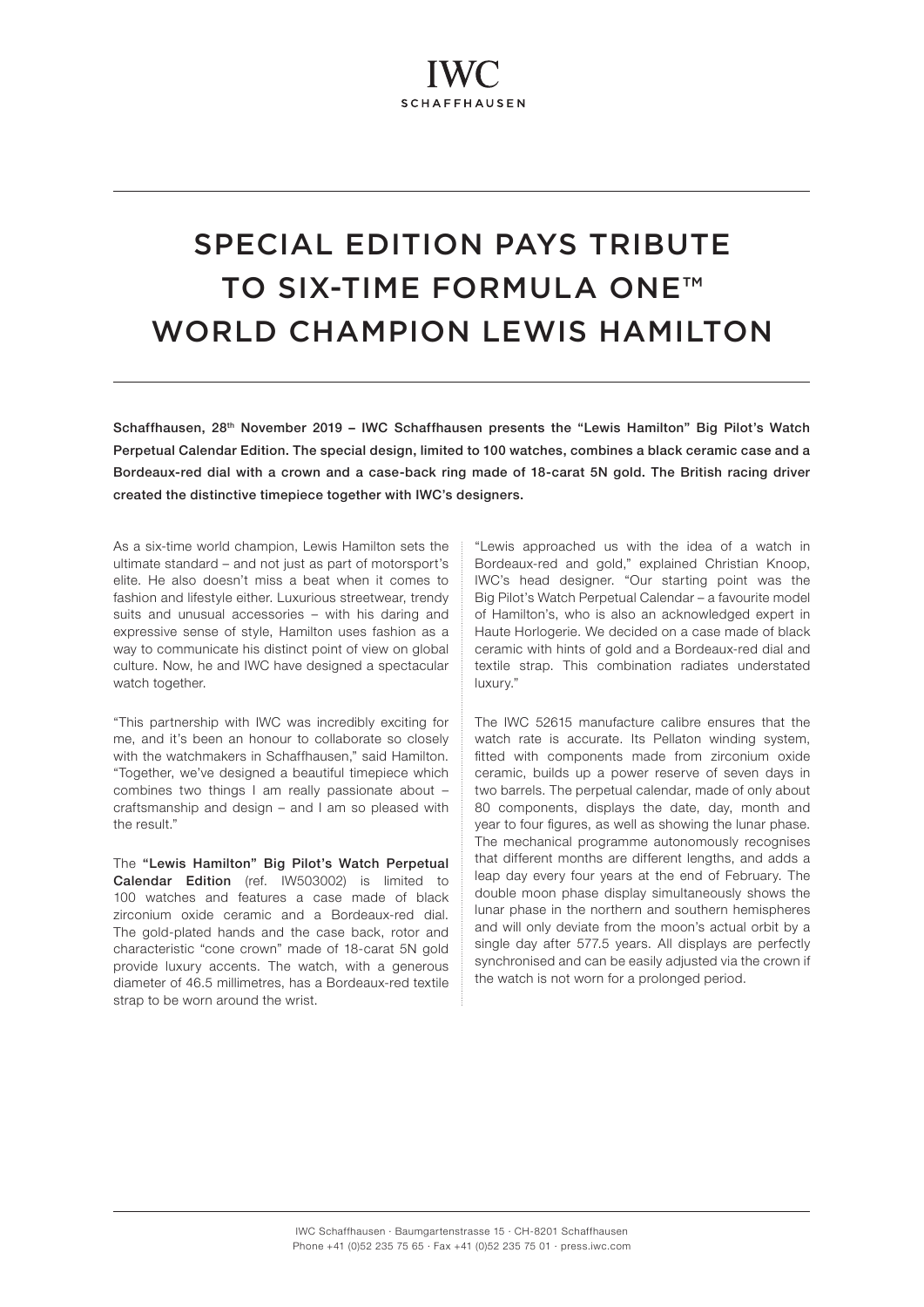# "LEWIS HAMILTON" BIG PILOT'S WATCH PERPETUAL CALENDAR EDITION

REF. IW503002

## FEATURES

Mechanical movement – Pellaton automatic winding – Power reserve display – Perpetual calendar displaying the date, day, month and year to four figures and perpetual lunar phase for both northern and southern hemispheres – Small hacking seconds – Screw-in crown – Glass secured against displacement by drops in air pressure – Limited to 100 watches

### MOVEMENT

IWC manufacture calibre 52615 Frequency 28,800 A/h/4 Hz Jewels 54 Power reserve 7 days (168 h) Winding **Automatic** 

#### **WATCH**

| <b>Materials</b> | Ceramic case, 18-carat 5N gold case back, Bordeaux-red dial,<br>gold-plated hands, Bordeaux-red textile strap |
|------------------|---------------------------------------------------------------------------------------------------------------|
| Crystal          | Sapphire, convex, antireflective coating on both sides                                                        |
| Water-resistant  | 6 bar                                                                                                         |
| Diameter         | 46.5 mm                                                                                                       |
| Height           | $15.9$ mm                                                                                                     |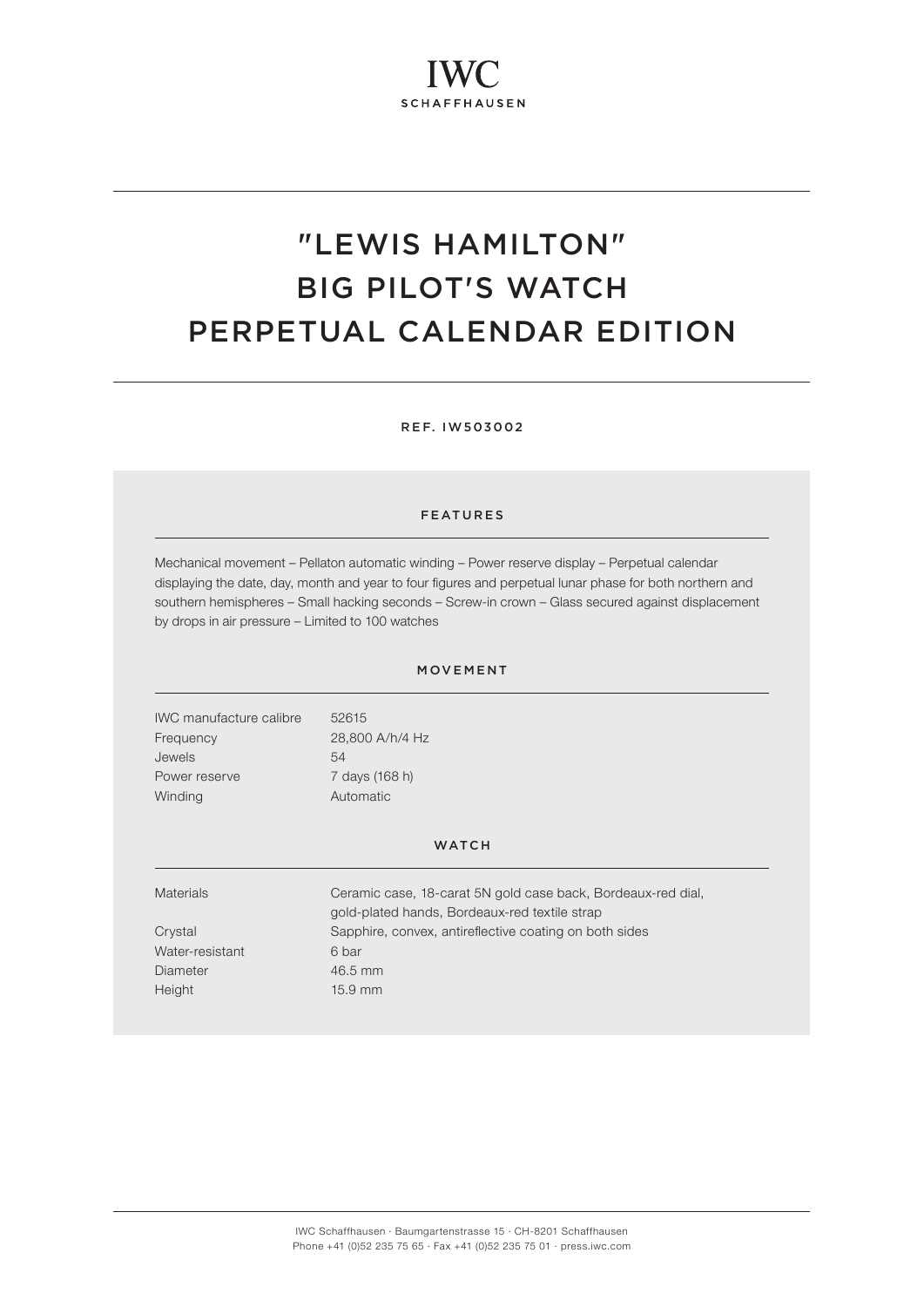

#### IWC SCHAFFHAUSEN

In 1868, the American watchmaker and entrepreneur Florentine Ariosto Jones travelled from Boston to Switzerland and founded the 'International Watch Company' in Schaffhausen. His visionary dream was to combine advanced American manufacturing methods with the craftsmanship of Swiss watchmakers to make the best pocket watches of his time. In doing so, he not only laid the foundation for IWC's unique engineering approach but also established the centralised production of mechanical watches in Switzerland.

Over its 150 year history, IWC Schaffhausen has developed a reputation for creating functional complications, especially chronographs and calendars, which are ingenious, robust, and easy for customers to use. A pioneer in the use of titanium and ceramics, IWC today specialises in highly engineered technical watch cases manufactured from advanced materials, such as titanium-aluminide and Ceratanium™. Preferring the principle of "form follows function" over decoration, the Swiss watch manufacturer's timeless creations embody their owners' dreams and ambitions as they journey through life.

IWC sources materials responsibly and takes action to minimise its impact on the environment, creating intrinsically sustainable timepieces that are built to last for generations. The company prides itself in training its own future watchmakers and engineers, as well as offering an excellent working environment for all employees. IWC also partners with organisations that work globally to support children and young people.

#### DOWNLOADS

Images of the "Lewis Hamilton" Big Pilot's Watch Perpetual Calendar Edition are available free of charge at [press.iwc.com](http://press.iwc.com)

#### FURTHER INFORMATION

IWC Schaffhausen Public Relations department Email [press-iwc@iwc.com](mailto:press-iwc%40iwc.com?subject=) Website [press.iwc.com](http://press.iwc.com)

### INTERNET AND SOCIAL MEDIA

| Website   | iwc.com                      |
|-----------|------------------------------|
| Facebook  | facebook.com/IWCWatches      |
| YouTube   | youtube.com/iwcwatches       |
| Twitter   | twitter.com/iwc              |
| LinkedIn  | linkedin.com/company/        |
|           | iwc-schaffhausen             |
| Instagram | instagram.com/iwcwatches     |
| Pinterest | www.pinterest.com/iwcwatches |
|           |                              |